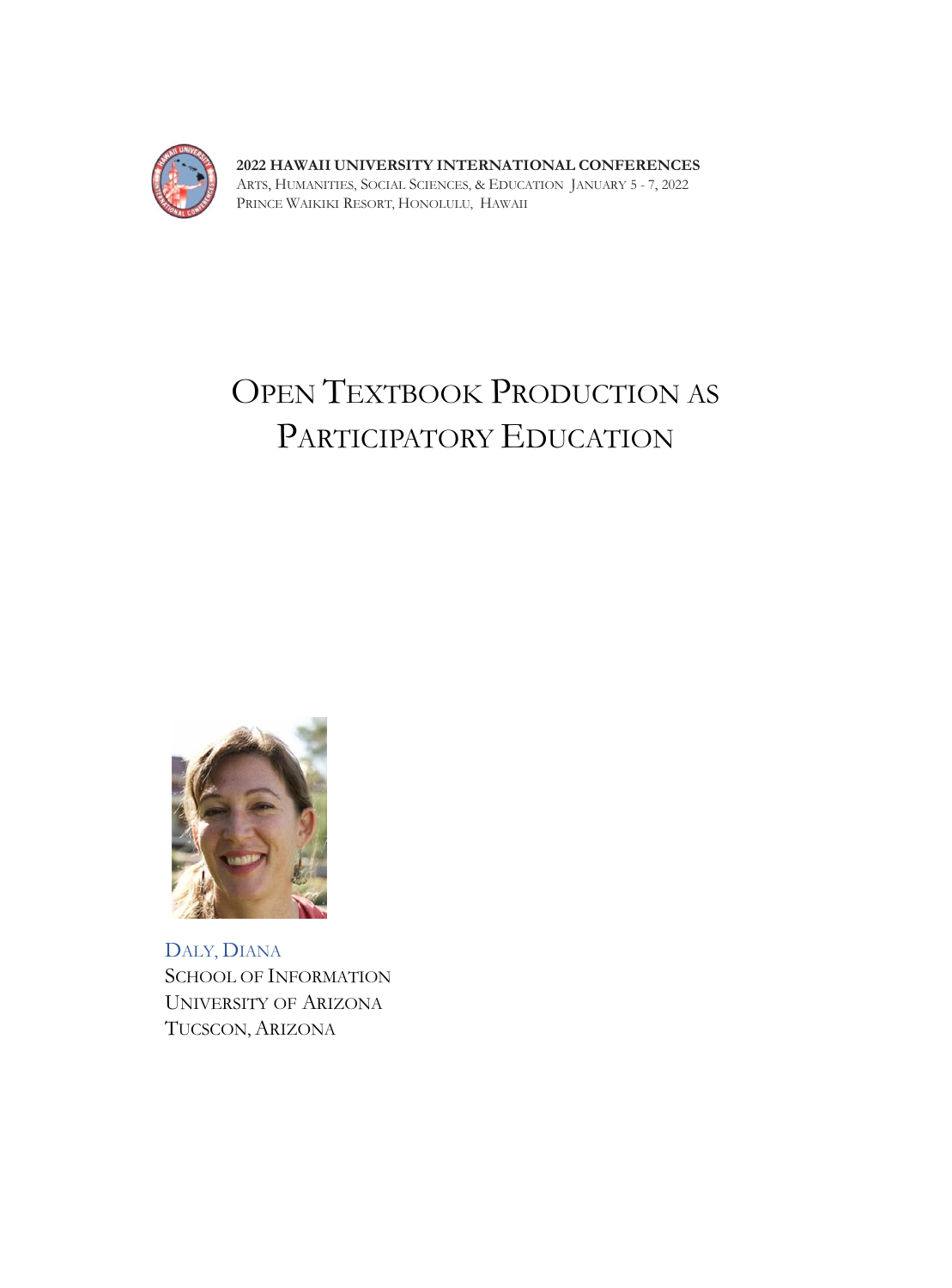Dr. Diana Daly School of Information University of Arizona Tucson, Arizona

### **Open Textbook Production as Participatory Education**

## **Synopsis**:

In the 2020-22 academic year, a student media lab was launched at a large southwestern university, with the purpose of integrating student stories into curricula and scholarship around technologies. In this article, this project is presented as a case and model of participatory education, with examples and links, description of steps taken to implement the project, discussion of resources that contributed to the project's intended and beneficial outcomes, and best practices for implementation.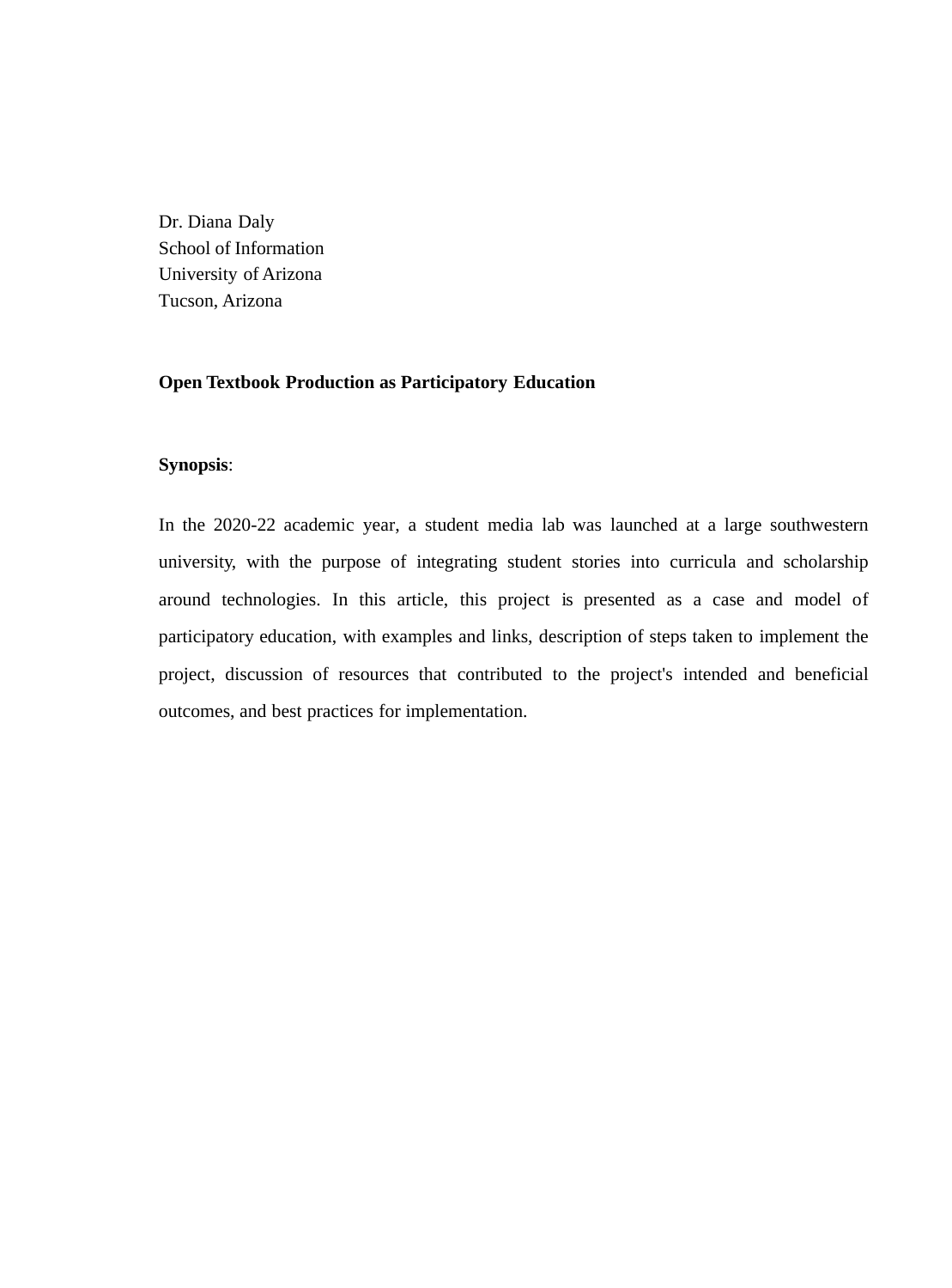# **Open Textbook Production as Participatory Education: Student Stories in** *Humans R Social Media*

### **Extended Abstract**

In the 2020-22 academic year, iVoices student media lab was launched at a large southwestern university, with the purpose of integrating student stories into curricula and scholarship around technologies. The lead of the project is the instructor of a large (150 cap) General Education course on social media, which became the center of the project. The instructor first created *Humans R Social Media*, a basic textbook for the course in Pressbooks, an open source content management system designed for creating books. Then, with training by a team of student media lab workers ranging from two to six undergraduates, the students of the course composed text, audio stories, videos, and graphics in response to Media Lab Project prompts. In these stories, students applied core concepts from the course to their experiences with social media in their lives. At the end of the semester, just over half of the students in each of the two classes (Fall 2020 and Spring 2021) elected to openly license their stories for integration in the textbook and general reuse. In this article, this project is presented as a case and potential model of participatory education, including examples and links, description of steps taken to implement the project, and discussion of key resources that contributed to the project's intended and beneficial outcomes. The article will also recommend best practices for integrating student knowledge around technologies into new media curricula, and for creating a media lab around student perspectives on social and educational technologies.

The concept of participatory education motivating this project is grounded in tenets of participatory culture (Jenkins, 2006), as applied to an educational context in which students are immersed in the domain under study. Participation is the key tenet in the popular pedagogies of both active learning and student-centered learning (Motschnig-Pitrik & Holzinger 2002). Technologies affect users differently across even similar populations because users make sense of them through personal, ideological, and cultural lenses (Gershon 2010; boyd 2014). Ideally emerging from this sensemaking are individualized new media knowledge and literacy, which in tech-rich environments can be foundations for students' senses of self-efficacy and resulting persistence as learners (Bandura et al., 1999).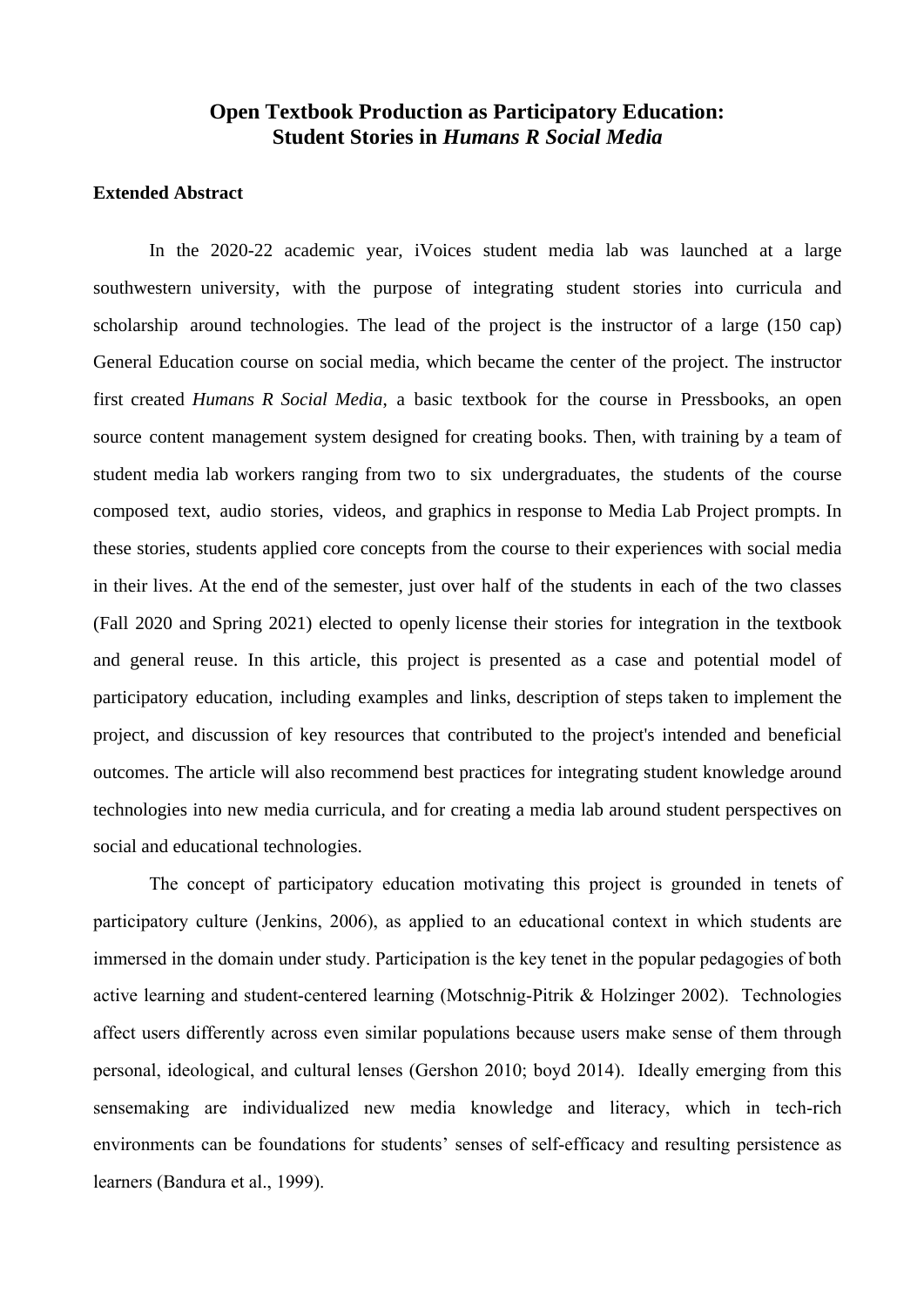This project is designed to activate critical "funds of knowledge" (González et al., 2005; Moll et al., 1992) students have around personal and group uses of technologies at home and among peers, knowledge they can share through stories they tell and creative work they produce around new technologies in their lives.

There is a need for concrete examples of *how* to invite student perspectives on the technologies in which they are immersed into class texts and curricula. This paper will present a roadmap on how the student media lab project invited and integrated student perspectives including steps followed, and explain the key resources the project relied upon divided into three categories. The first category of resources [project] relied on is *Open Culture Innovations*, including resources and practices in open pedagogy, the open source book platform, and Creative Commons licensing. The second category of key resources is *Institutional Support*, including funding by the institution, collaboration with librarians in creating licensing agreements, and the institution library's adoption and premium support of the open source platform [redacted] where the book and student work is hosted. The third and final category of key resources is *Knowledgeable Creative Labor*, including that of this author and instructor, the paid team of student workers, the unpaid team of graduate student interns, and credited students whose work was integrated into the textbook.

The article will include excerpts and statistics relating to student contributions, presentation of program evaluation data, and preliminary research findings. Broader impacts of the project will be discussed, including the value of the collected stories as archive and data set. The article will conclude with broader impacts of the project in higher education institutions, student experience expectations, and scholarship on media and technologies.